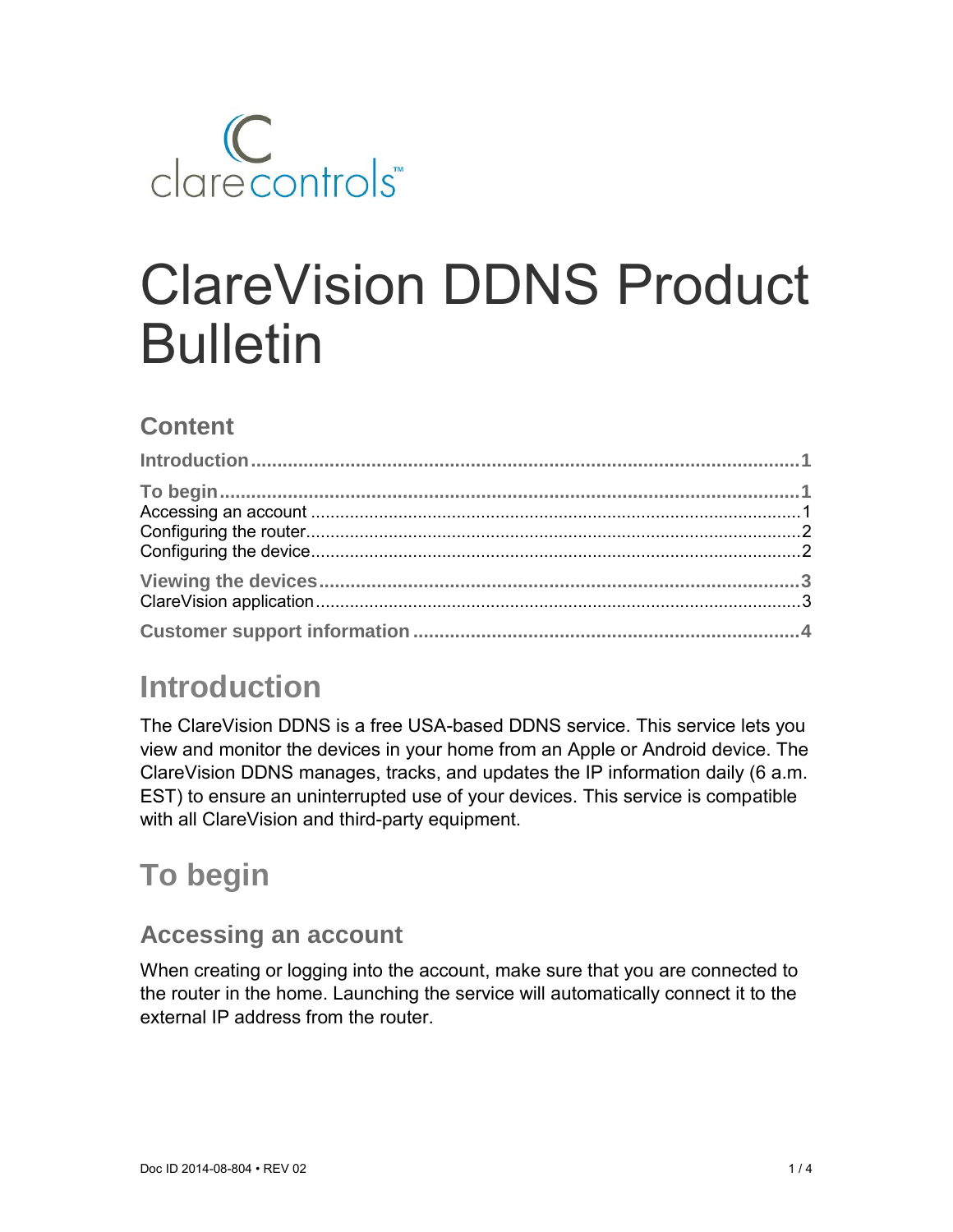#### **To access an account:**

- 1. On your web browser, type **www.myclarevision.com**.
- 2. Login to register an account. If this is a first-time access, the site will prompt you for a domain name before continuing.

| clarecontrols"                         |                                                                                                                                                                                                                                       |
|----------------------------------------|---------------------------------------------------------------------------------------------------------------------------------------------------------------------------------------------------------------------------------------|
| <b>User Settings</b><br><b>Domains</b> | <b>Domain Name Creation</b><br>Enter a new domain name below.                                                                                                                                                                         |
| Logout                                 | You must create a domain name to continue.<br>Domain name must start with (a-z, 0-9). Cannot end or start, but may contain a hyphen and<br>is not case-sensitive.<br>vourname . myclarevision.com ▼ IP: 72.91.2.194<br>Request Domain |

- 3. Select the domain name you want for example, *yourname.myclarevision.com*. Do not change the myclarevision.com box.
- 4. Click **Request Domain**.

#### **Configuring the router**

Before connecting the device to the DDNS, you must configure the router and open ports. Opening the ports (forwarding) allows users to access the device through the Internet.

Open port 80 (HTTP), port 8000 (server), and 8554 (RTSP).

**Note:** When configuring the router, it is important to note that every model is different. You will need to consult the documentation for the router that you are using to understand port forwarding and basic configuration for that router.

#### **Configuring the device**

Once you have chosen a domain name, you can configure the device.

**To configure the device:** 

- 1. Access the device you are going to configure.
- 2. On the menu bar, click **Configuration**, and then select the **DDNS** tab and fill in the DDNS information.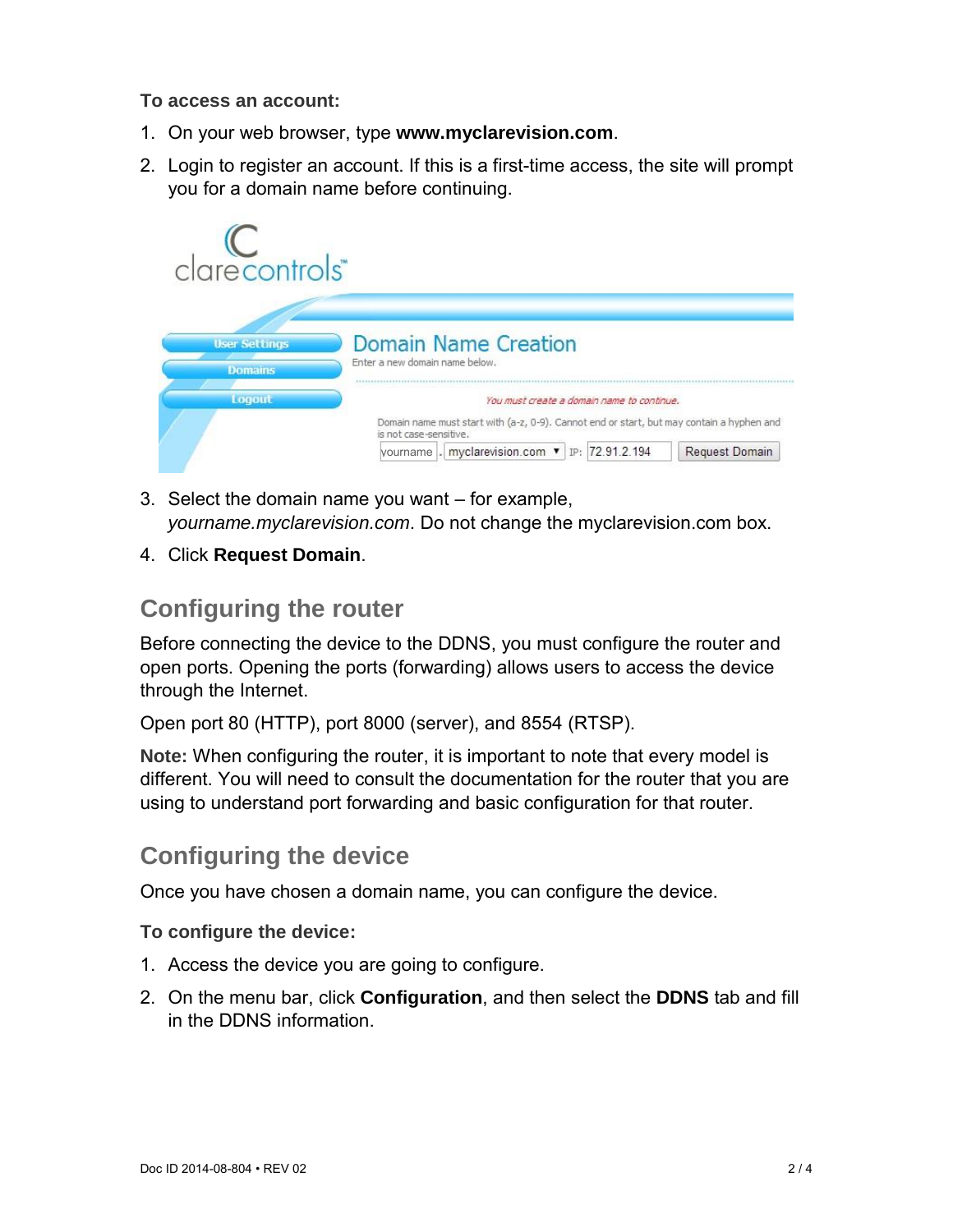| <b>TCP/IP</b> | Port                 | <b>DDNS</b> | PPP <sub>oE</sub>     | <b>SNMP</b>                | 802.1X | QoS | <b>FTP</b> | UPnP™ | Email | <b>NAT</b> |  |  |
|---------------|----------------------|-------------|-----------------------|----------------------------|--------|-----|------------|-------|-------|------------|--|--|
|               |                      |             |                       |                            |        |     |            |       |       |            |  |  |
|               | <b>√</b> Enable DDNS |             |                       |                            |        |     |            |       |       |            |  |  |
|               | <b>DDNS</b> Type     |             |                       | <b>CVDDNS</b>              |        |     | ▼          |       |       |            |  |  |
|               | Server Address       |             | www.myclarevision.com |                            |        |     |            |       |       |            |  |  |
| Domain        |                      |             |                       | yourname.myclarevision.com |        |     |            |       |       |            |  |  |
| Port          |                      |             | 80                    |                            |        |     |            |       |       |            |  |  |
|               | User Name            |             |                       |                            |        |     |            |       |       |            |  |  |
|               | Password             |             |                       |                            |        |     |            |       |       |            |  |  |
| Confirm       |                      |             |                       |                            |        |     |            |       |       |            |  |  |
|               |                      |             |                       |                            |        |     |            |       |       |            |  |  |
|               |                      |             |                       |                            |        |     |            |       |       |            |  |  |

Save

- a. Ensure the DDNS service is enabled click **Enable DDNS**.
- b. From the **DDNS Type** dropdown list, select the **CVDDNS** service.
- c. In the **Server Address** field, enter **www.myclarevision.com.**
- d. In the remaining fields, enter the domain, user name, and password that you have selected, and then click **Save**.

### **Viewing the devices**

#### **ClareVision application**

After configuring the devices, use the ClareVision app to monitor them.

**To use the ClareVision app:** 

- 1. Install the ClareVision app on your Apple or Android device.
- 2. Log in using the same information that you chose for the myclarevision site.
- 3. Access the **Device Information** tab on the menu and select the device you want to configure.
- 4. Make sure that all of the details in the DDNS tab match the ones entered in the device configuration.

**Note:** You must enter a device alias. This is any name that you want for this particular device – for example, hallway camera, Benny's Garage, or 32 nvr.

5. Make sure that everything is filled in correctly, and then repeat steps 1 through 4 for each device.